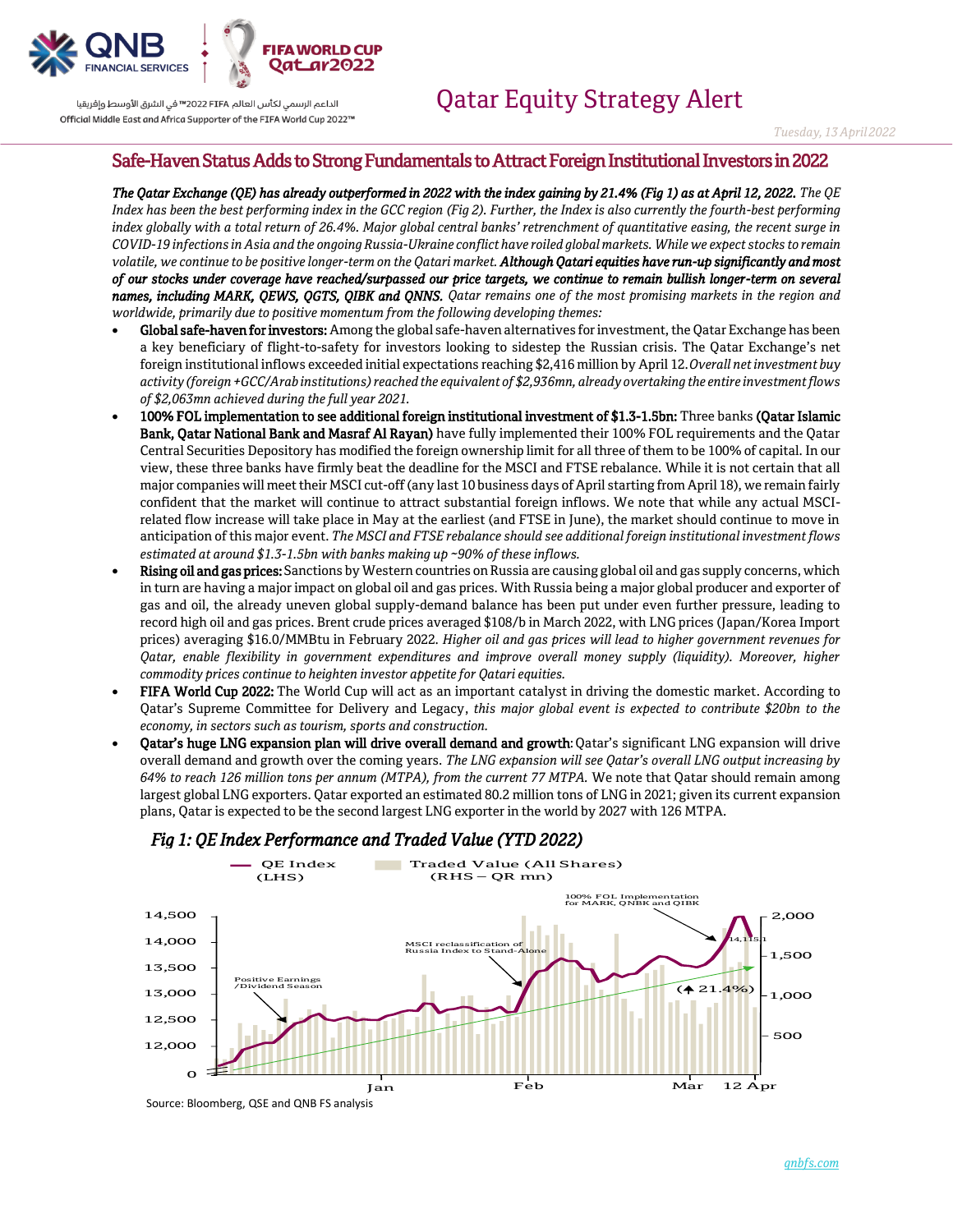#### Stock Recommendations

While Qatari equities have run-up significantly and most of our stocks under coverage have reached/surpassed our price targets, we continue to remain bullish longer-term on several names. From our Qatari coverage universe, we continue to favor several names, including MARK, QEWS, QGTS, QIBK and QNNS.

- [MARK \(Outperform; QR6.100 TP\)](https://www.qnb.com/sites/qnb/qnbfs/document/en/MARK-01-12-2021)  Our thesis remains unchanged: we believe that given Masraf Al Rayan's (MARK) significant exposure to the public sector, the stock deserves to trade at a premium to the market. MARK is cost-efficient, a strong RoE/RoRWAs generator (although this will be dampened in the short to medium-term due to KCBK's weak RoE but then pick up to 15/16% by 2024), maintains superior asset quality vs. its peers and sustains large capitalization levels. MARK's merger with KCBK and its FOL increase to 100% (which has been implemented), should help boost MARK's weight in major indices such as MSCI EM and FTSE EM and contribute to increased foreign institutional ownership in the company. The stock currently trades at P/TB of 2.5x on our 2022e estimates.
- [QEWS \(Accumulate; QR21.00 TP\)](https://www.qnb.com/sites/qnb/qnbfs/document/en/QEWS-23-02-2022) -- We continue to like Qatar Electricity & Water (QEWS) as a long-term play with a relatively defensive business model. The near-term impact of the COVID-19 pandemic was muted on QEWS' business model as the company is paid based on power and water availability and is relatively unaffected by the vagaries of end demand. QEWS also recently agreed to purchase the 40% of Nebras Power it did not already own for \$530mn. We believe this deal (to be financed by a \$550mn bank loan) could be slightly accretive (around 3% over 2022-2026e) and will update our estimates once the transaction closes. However, we have already incorporated this acquisition into our DCF-based valuation model. For 2022, we expect a decent 3.1% YoY growth in earnings. This should be fueled by improved power and water offtake, especially during 2H2022, given the FIFA World Cup Qatar 2022. QEWS still enjoys decent EBITDA margins and dividend/FCF yields. As expected, the UAH water expansion (61.45 MIGD) was commissioned during 1Q2021. LT catalysts (which are not in our model) abound, including additional domestic expansions (like Facility E in 2024-2025, etc.). Nebras remains on the hunt for growth and has plans to increase its capacity significantly, which currently stands at more than 2.1 GW (+6.4 GW gross). Given that Nebras will become a 100%-owned subsidiary, we believe additional color/disclosures regarding its growth prospects could help fuel increases in QEWS' earnings estimates.
- [QGTS \(Accumulate; QR3.900 TP\)](https://www.qnb.com/sites/qnb/qnbfs/document/en/QGTS-03-03-2022)  We remain bullish on Qatar Gas Transport/Nakilat (QGTS) and consider it as the best avenue for equity investors to participate in the LT growth expected in Qatar's LNG sector. 2022 could be a watershed year for Nakilat if it is chosen as one of the ship owners involved in Qatar's massive LNG expansion program. We remind investors that QatarEnergy (formerly Qatar Petroleum) is expanding Qatar's LNG capacity from 77 MTPA to 110 MTPA (first production: 4Q2025) and further to 126 MTPA a couple of years later. To cater to this expansion, back in April/June 2020, QatarEnergy signed major LNG shipbuilding capacity agreements with Chinese and South Korean companies to build 100+ LNG vessels worth +QR70bn. Furthermore, in 1Q2021, QatarEnergy issued an invitation to tender package to ship owners for the chartering of LNG carriers in relation to this project; QatarEnergy intends to assign selected ship owners from this tender to the shipyards' construction slots reserved in China and South Korea. In October and November of 2021, QatarEnergy moved ahead with the construction of ten LNG ships (four in China/six in South Korea). Given typical lead-times for LNG ship construction, we should expect to hear about final ship owner selections by 2H2022/1H2023; we do note that already on April 12, QatarEnergy announced that it awarded its first batch of time-charter parties (TCPs) with a subsidiary of Mitsui O.S.K Lines (MOL) for the long-term charter and operation of four LNG ships. In a statement, HE the Minister of State for Energy Affairs, Saad Sherida al-Kaabi, also the President and CEO of QatarEnergy, stated that he expected to announce similar contracts in the near future. Considering Nakilat's strategic importance and impressive track record in Qatar's existing LNG shipping value chain, we expect QGTS to be a major beneficiary such future contract announcements. We also estimate that every incremental vessel (@100%) adds roughly 1% to QGTS' target price and an award of 20-30 ships could significantly affect our price target and estimates.
- [QIBK \(Outperform; QR24.176 TP\)](https://www.qnb.com/sites/qnb/qnbfs/document/en/QIBK-02-02-2022)  Although the stock has rallied and has exceeded our TP, we remain bullish on Qatar Islamic Bank (QIBK) due to: 1) strong fundamentals and given that 2) it is expected to be the biggest beneficiary in terms of flows from MSCI and FTSE as the bank's 100% FOL has been implemented. QIBK has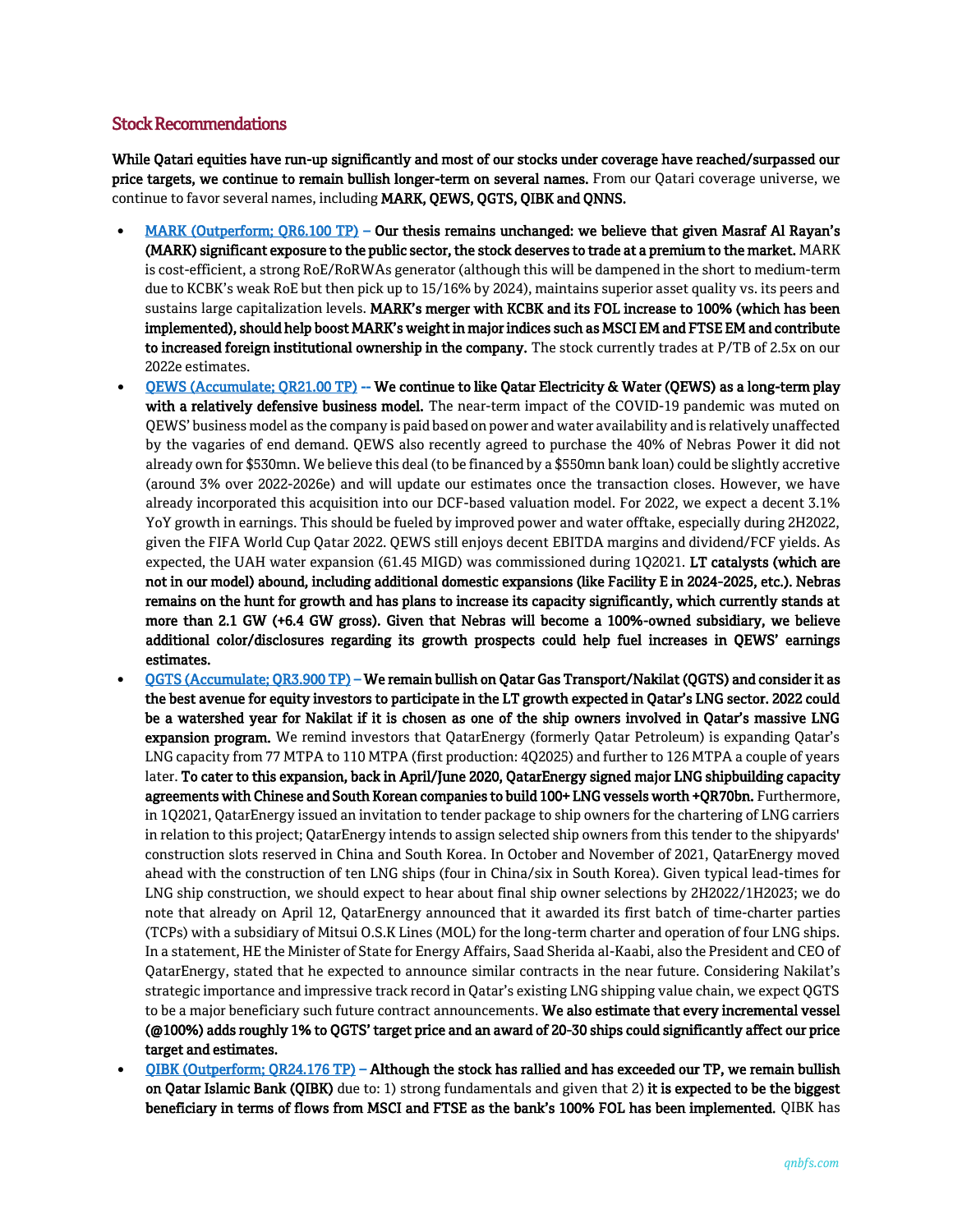consistently reported strong results over the past couple of years; earnings grew by a CAGR of 10.7% (2016- 2021) and we expect a further growth of 11.1% (2021-2026e). The bank's financial performance was strong during 2017-2021 despite the blockade and the COVID-19 pandemic. QIBK's fundamentals continue to remain robust with strong RoE generation (2018: 16.7%, 2019: 18.5%, 2020: 16.6%, 2021: 18.2%, 2022e: 17.9% and 2023e: 17.6%); the bank is cost efficient, has a strong Tier-1 position and a superior asset quality profile vs. its peers. As such, we believe the stock warrants a premium. QIBK is expected to generate superior RoE/RoRWAs vs. peers (>17%/>2.0%) in the medium-term. The stock is trading at stretched valuations with a P/TB of 2.6x on our 2022 estimates.

• ONNS (Outperform; QR10.00 TP) – We remain bullish longer-term on Qatar Navigation's or Milaha's (QNNS) growth story. The stock, over 2011-2021, has always traded at a significant discount to its sum-of the-parts, sometimes worth only the value of its investment stake in Nakilat and its equity/bond portfolio. This remains the case currently, with Milaha's "non-core" assets (Nakilat + Investment book), along with its net cash position, making up more than 100% of QNNS' market cap. This implies that investors get Milaha's "core" or operating businesses for almost free. However, what could be different this time around is that Milaha should enjoy several catalysts, which could help in its rerating. We note recovery in oil prices/sentiment, the lifting of Qatar's blockade, the upcoming FIFA World Cup Qatar 2022 and the massive North Field Expansion project, are all positive tailwinds. Growth snapback, as COVID-19 restrictions ease, should also contribute to easier comparisons going forward. Lack of large impairments in the future should also help QNNS' earnings trajectory and highlight its growth story to investors.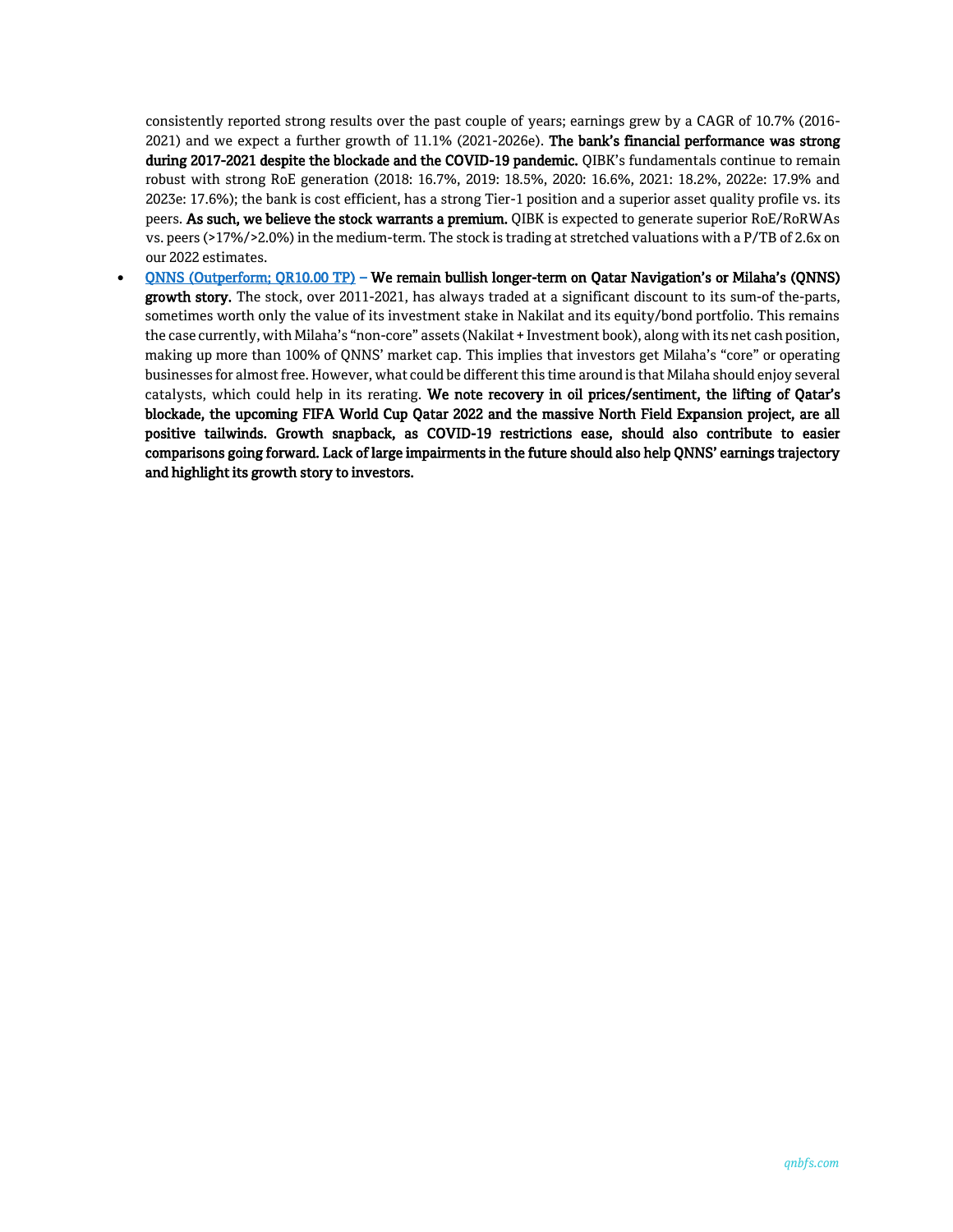# Qatar Exchange Index Outperforms and Tops GCC in 2022

- The Qatar Exchange index outperforms and leads the GCC markets in early 2022. As at April 12, 2022 the Qatar Exchange index had already gained 21.4% for the year 2022 (Fig 2). Qatar remains one of the most promising markets in the region for 2022 in the build up to the 100% FOL implementation, the FIFA World Cup, higher oil and gas prices and prospective future economic outlook.
- Saudi Arabia's Tadawul index was second best performing market as at April 12, 2022 going up by 21.0%. Abu Dhabi's index went up by 19.0%, while Bahrain's index was up by 17.1% in 2022.
- The Qatar market shows a P/E ratio of 18.4 in 2022 (as at April 12, 2022). Saudi Arabia had a P/E ratio of 25.9, while Abu Dhabi had a P/E ratio of 23.5 in 2022 (Fig 3).



# *Fig 2: GCC Markets Index Comparison (2022) Fig 3: GCC Markets Current P/E*



# Global Safe Haven Qatar Witnesses Huge Foreign Institutional Investment Inflows

The crippling sanctions imposed by Western nations on Russia's financial sector initially led to the tumbling of the Russian ruble (although the ruble has since recovered considerably), resulting in a capital flight by foreign investors from Russia's stock markets. To prevent the capital flight, Russia closed its stock markets at the end of February and early March, its longest extraordinary circumstances closure since October 1998. As the Russian market became increasingly isolated and non-accessible/investable, MSCI began holding consultations on the possibility of reclassifying MSCI Russia indexes from Emerging Markets to Standalone Markets status. On March 9, MSCI reclassified MSCI Russia indexes from EM status to Standalone status. Various analysts estimated that such a reclassification could result in both passive and active outflows from Russia's stock markets to the tune of \$32 billion. Among the global safe haven alternatives for investment, the Qatar Exchange has been among the beneficiaries from the Russian exodus in the form of inflows initially estimated at over \$350mn. The Qatar Exchange's net foreign institutional inflows exceeded initial expectations and towards the start of April 2022 (as at April 12, 2022) reached \$2,416 million (Fig 5). Overall investment flows towards the start of April 2022 (as at April 12, 2022) has reached the equivalent of \$2,936 million, already overtaking the entire investment flows of \$2,063 million achieved during the full year 2021 (Fig 4).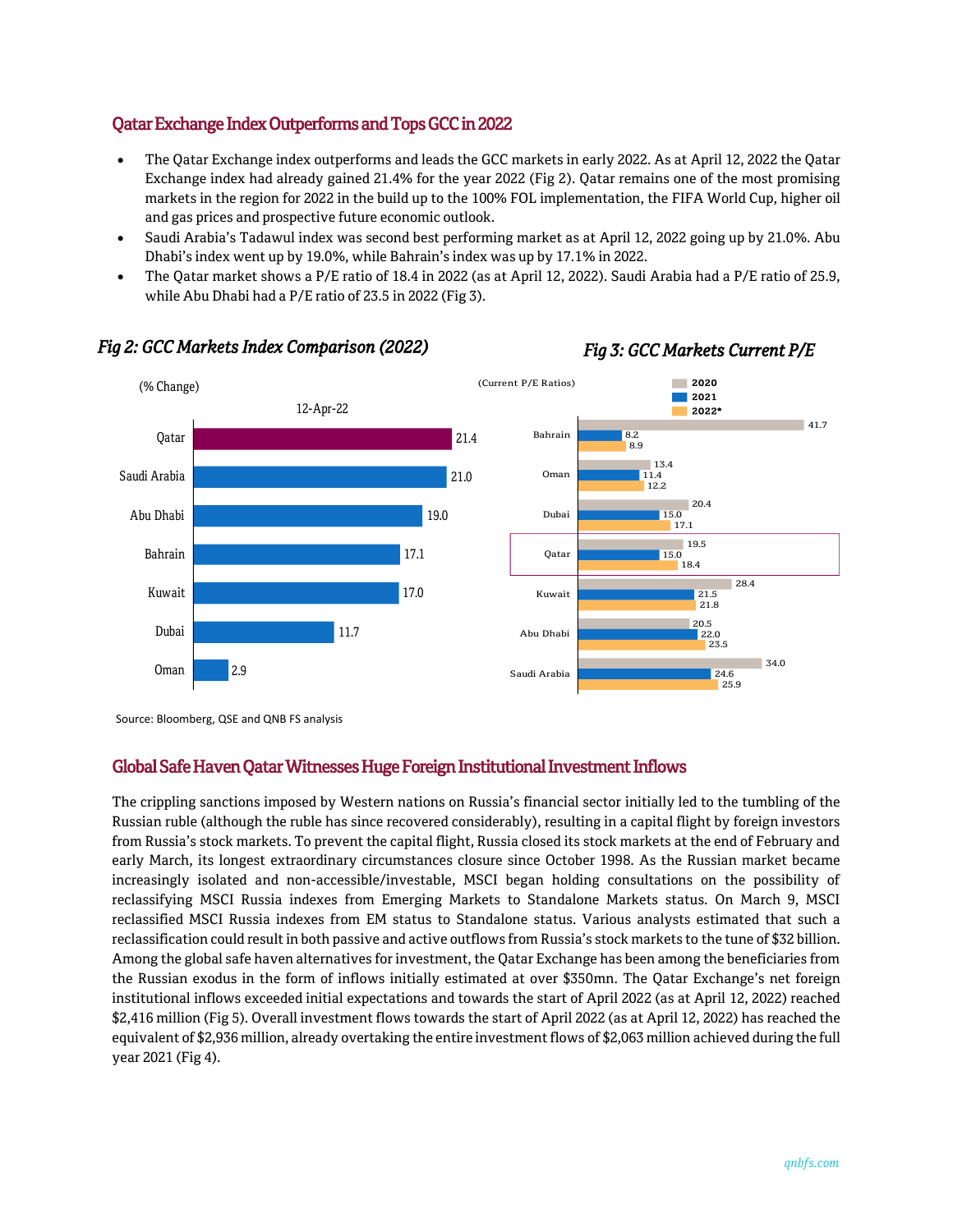

# *Fig 4: Qatar Exchange Investment Flows (2020-2022\*)*

(\$ Million)

**Source: QSE and QNB FS Analysis**<br> **10001 TOT T** 

### 100% FOL Implementation to see Additional Foreign Institutional Investment Flows

Qatar Islamic Bank (QIBK) was the most recent to implement 100% foreign ownership since Qatar's Cabinet gave the go ahead almost a year ago. On April 7, 2022, the Qatar Central Securities Depository (QCSD) modified QIBK's foreign ownership limit to be 100% of capital. On April 6 and April 5, QCSD had similarly modified QNB Group (QNBK) and Masraf Al Rayan's (MARK) foreign ownership limit to be 100% of capital respectively. QIBK, QNBK and MARK have firmly beat the deadline for the MSCI and FTSE rebalance. The MSCI and FTSE rebalance will see additional foreign institutional investment flows to the Qatar Exchange estimated at between \$1.3–1.5bn (Fig 6). QIBK will be the largest beneficiary of the foreign institutional investment flows. QIBK stock performance for 2022 has been reflective of the expected foreign investment flows with the stock rising by 38.3% in 2022 (Fig 7).







\*As at April 12,  $20^{2022*}$ Source: QSE, Market Reports and QNB FS Analysis





# *Fig 5: Foreign Institutional Investment Flows (2020-2022\*)*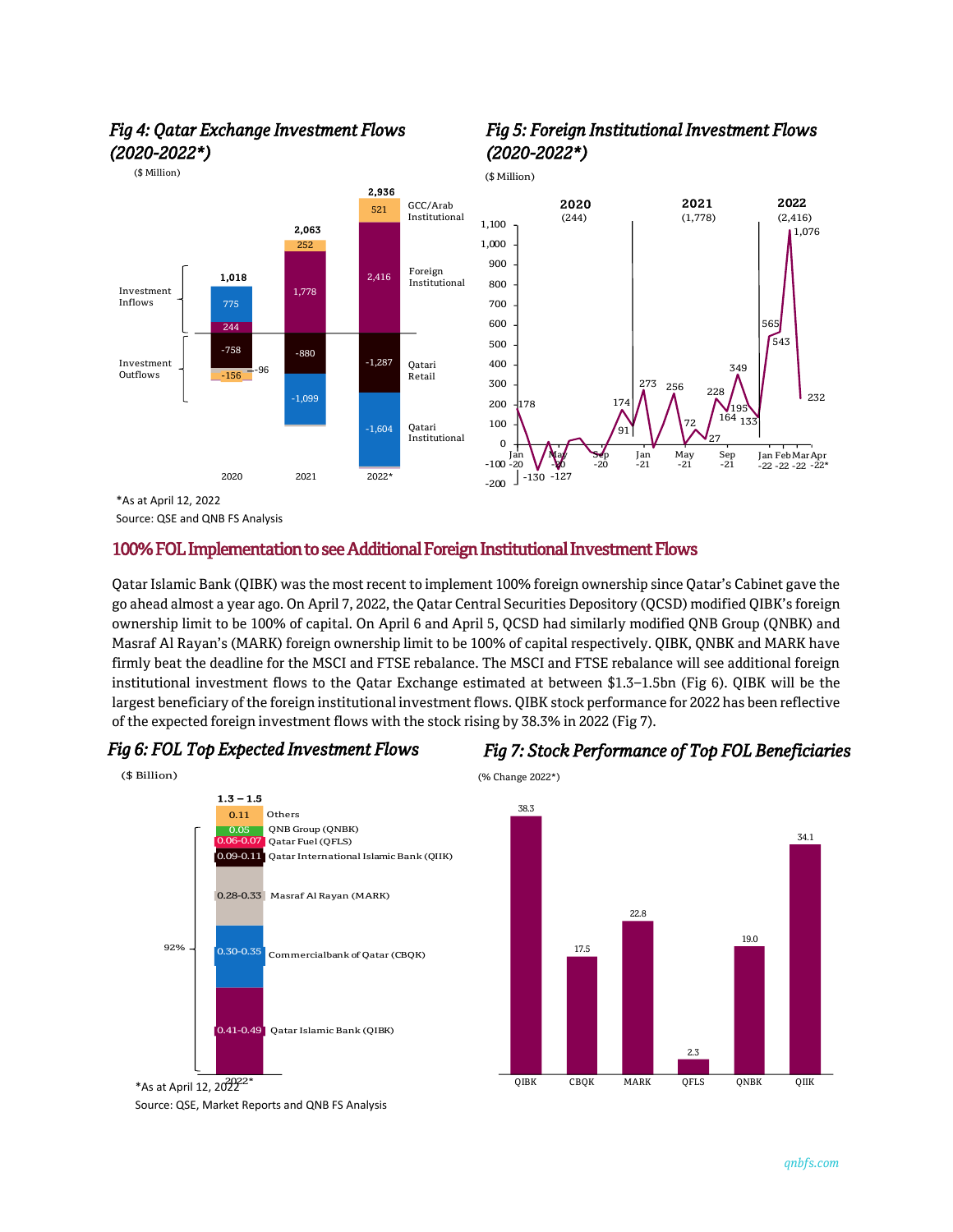### Rising Oil and Gas Prices

Sanctions by Western countries on Russia are causing global oil and gas supply concerns, which in turn are having a major impact on global oil (Fig 8) and gas prices. With Russia being a major global producer and exporter of oil (Fig 9) and gas, the already uneven global supply-demand balance has been put under even further pressure, leading to record high oil and gas prices. Global oil and gas prices have been shooting upwards, with oil prices reaching record highs of over \$100/b towards early March 2022, not seen since 2014. Natural gas prices (Japan/South Korea LNG import prices) reached over \$16/MMBtu in February 2022. Higher oil and gas prices will lead to higher government revenues for Qatar, enable flexibility in government expenditures and improve overall money supply (liquidity). Further, higher oil and gas prices should boost overall investor sentiment and confidence in the Qatar equity markets.



#### Qatar's Huge LNG Expansion Plan will Drive Overall Demand and Growth Source: MSCI

# LNG Expansion

- Qatar's huge LNG expansion will drive overall demand and growth over the coming years. Qatar lifted its selfimposed moratorium on North Field gas development in 2017 and QatarEnergy (Formerly Qatar Petroleum) has since announced the North Field Expansion project. The LNG expansion will see Qatar's overall LNG output increasing by 64% to reach 126 million tons per annum (MTPA), from the current 77 MTPA (Fig 10). The first phase of the expansion (North Field East) is estimated to cost \$28.75bn and is set for completion by 2025, raising total output to 110 MTPA. The second phase of the expansion (North Field South) will raise overall output to 126 MTPA by 2027. We expect overall demand and GDP growth to be driven by this huge LNG expansion over the coming years.
- Qatar Energy awarded during the first quarter of 2021 the main engineering and construction contract for the planned phase 1 LNG expansion of its giant North Field to a joint venture of Japan's Chiyoda Corporation and Technip.
- Qatar enjoys some of the lowest product costs in the world according to industry experts and with the global LNG market heading for a tighter supply-demand balance, Qatar is expected to partly fill in on the supply side gap to major global consumers in the coming decades.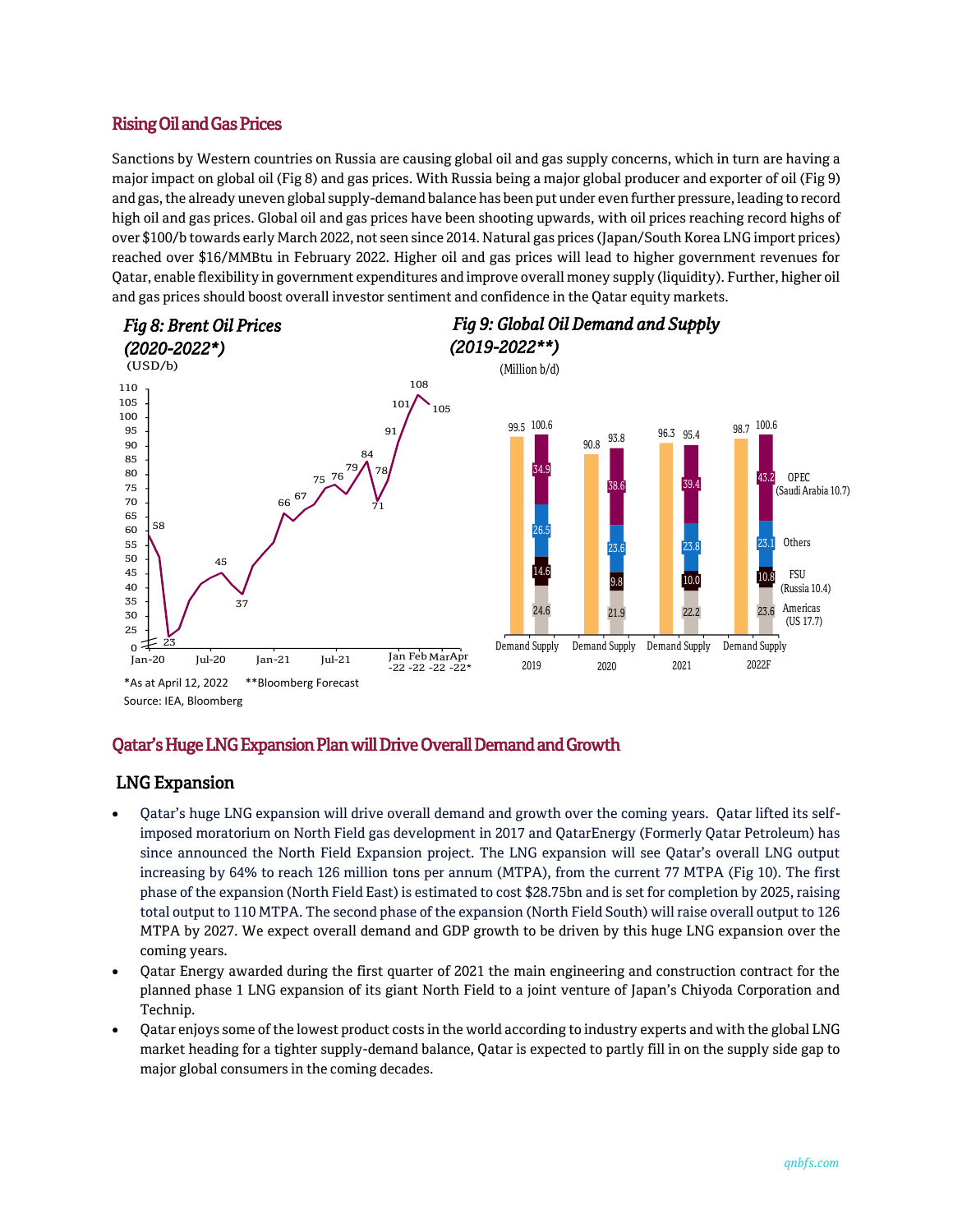# Expanding Global LNG Exports

- Qatar exported an estimated 80.2 million tons of LNG in 2021, with over 57.2% of exports going to the Asian region (Fig 11). South Korea is the leading LNG export destination in 2021, accounting for 14.2% of overall LNG exports at 11.4 million tons, followed by India with 10.2 million tons, China with 9.5 million tons, Japan with 8.6 million tons and Pakistan with about 6.1 million tons.
- Qatar's export markets have grown significantly over the years and in 2021 Qatar exported to over 25 countries.





### Qatar to Remain among Largest Global LNG Exporters

- Natural gas prices (Japan/South Korea LNG import prices) reached over \$16/ MMBtu in February 2022 (Fig 12).
- Qatar exported 80.2 million tons of LNG in 2021; given its current expansion plans, Qatar is expected to be the second largest LNG exporter in the world by 2027 with 126 MTPA.



# *Fig 13: Largest Global LNG Exporters (2019-2027\*\*)*



\*As at January 31, 2022 \*\*Bloomberg Forecast

Source: IEA, Bloomberg

0

3